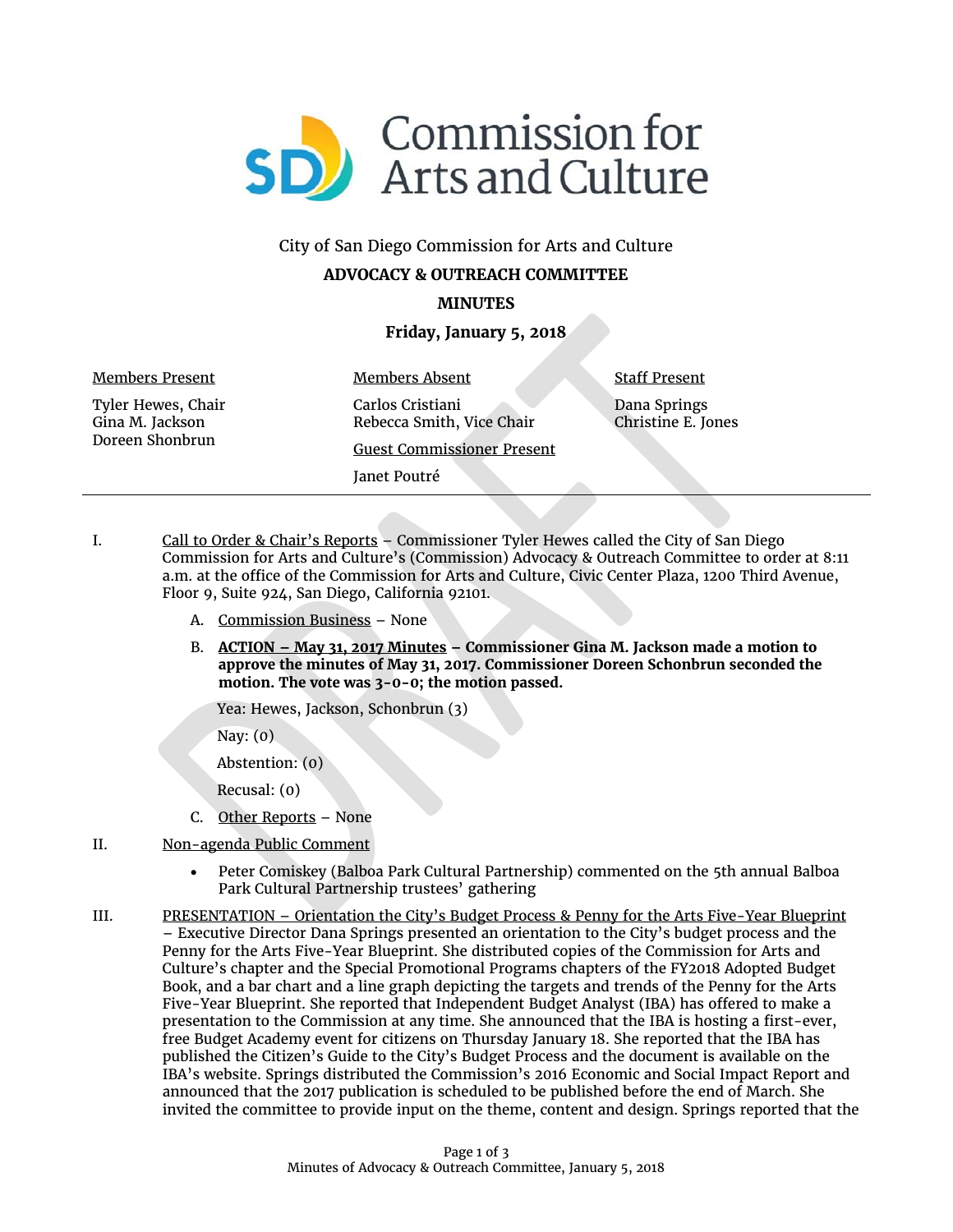Arts and Economic Prosperity 5 Report produced by Americans for the Arts is on the Commission's website. She announced that the City Councilmembers own newsletters often provide information about each City Councilmembers' own community meeting to discuss the City's budget.

#### Public Comment

• Peter Comiskey (Balboa Park Cultural Partnership) commented on coordinating advocacy messages and efforts

Commissioner Gina M. Jackson departed. Quorum was lost.

IV. **ACTION – Recommend 2018 Schedule of Standing Committee Meetings – Commissioner Tyler Hewes made a motion to hold the standing monthly meetings of the Advocacy & Outreach meetings on the first Friday of each month from 8:00 a.m. to 9:30 a.m. Commissioner Doreen Schonbrun seconded the motion. The vote was 2-0-0.** 

```
Yea: Hewes, Schonbrun (2)
```
Nay: (0)

Abstention: (0)

Recusal: (0)

**Because a quorum of voting members was not present, the vote is invalid.**

V. **ACTION – Recommend 2018 Committee Work Plan** – Hewes initiated discussion on this item. Topics discussed included the idea of focusing the first half of 2018 on advocacy for the FY19 City budget and the next six months on long-range planning. An interest in reviving "Goodwill Visits" was also discussed. **Commissioner Tyler Hewes made a motion to remit the committee work plan back to staff to create it with the guidance provided through the committee members' discussion and to bring the plan forward to the Commission at its next meeting. Commissioner Doreen Schonbrun seconded the motion. The vote was 2-0-0.**

Yea: Hewes, Schonbrun (2)

Nay: (0)

Abstention: (0)

Recusal: (0)

**Because a quorum of voting members was not present, the vote is invalid.**

VI. **ACTION – Recommend Primary Message Points, Target Audiences, Messengers and Schedule for FY19 City Budget Advocacy Campaign** – Hewes initiated discussion on this item. Topics discussed included a recommendation that the 2017 Economic and Social Impact Report include data on the impact of the nonprofit contractors that receive funding through the Commission's Creative Community San Diego (CCSD) program. It was suggested that the Commission's Organizational Support Program contractors provide benefits to the San Diego Unified School District. The discussion included an emphasis on how to show that tax dollars and small business revenue are generated by the Commission's services. The discussion included the idea of sending a letter to the Mayor and City Council from the Commission explain the Commission's reaction to the Mayor's request that Commission staff, with advice from the Commission, put forward a 2% budget reduction proposal for FY19. Hewes volunteered to draft the letter and Commission Chair Janet Poutré volunteered to provide edits and to orchestrate the mailing. **Commissioner Tyler Hewes made a motion to refer this item back to himself as the Committee Chair to consult with community stakeholders to develop a draft of the primary message points and advocacy plan to present to the Commission for discussion and a vote at the Commission's next meeting. Commissioner Doreen Schonbrun seconded the motion. The vote was 2-0-0.**

Yea: Hewes, Schonbrun (2)

Nay: (0)